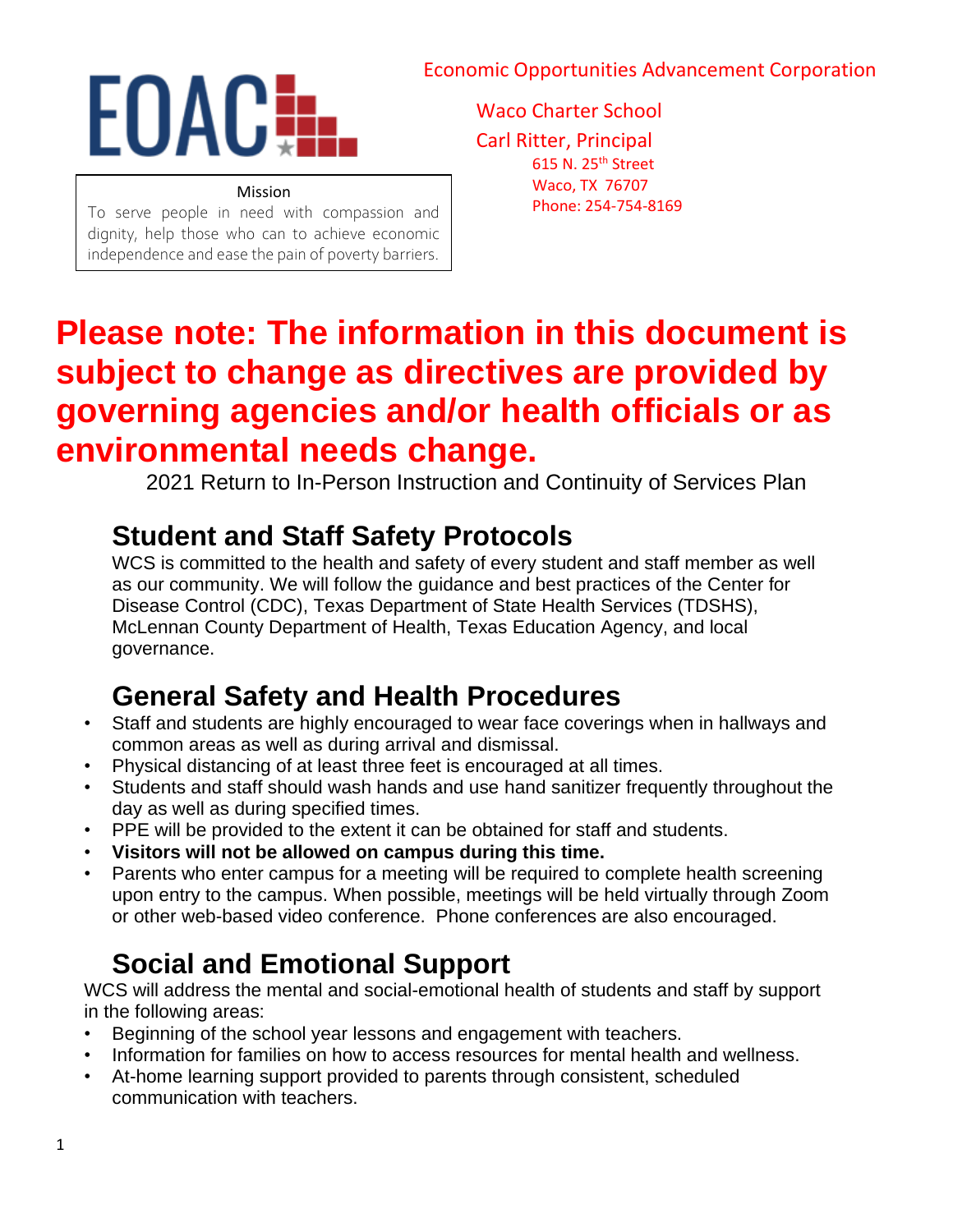• Contracting with outside agencies to meet with students as needed to address social and emotional issues that may arise from the pandemic

## **Screening and Isolation**

- All students and staff will be regularly screened for COVID-19 symptoms. Individuals who present symptoms will be separated from the general population and sent home.
- Staff will be required to self-screen for COVID-19 symptoms prior to reporting to work each day.
- Parents/guardians are expected to screen their students for COVID-19 symptoms each day prior to sending their students to school.
- Teachers will monitor students and refer to the nurse if symptoms are present.
- Isolation: Student or Staff Displaying COVID-19 Symptoms
- Should a student display COVID-19 symptoms, the school nurse will provide a clinical assessment to determine if a student needs to be sent home.
- Students who are ill will be separated from their peers and should be picked up within 30 minutes and no later than one hour from the time the school contacts the parent/guardian.
- Other students will be removed from the classroom and taken to an alternate location on campus so that the classroom can be disinfected,
- District communication will be provided to the parents of students who came in contact with a COVID-19 positive student or staff member.
- Staff members displaying COVID-19 symptoms will follow district protocols including isolation from students and other staff members.
- Students or staff who have tested positive for COVID-19 will be required to submit a letter of good health from a physician's office prior to returning to school.
- WCS will follow EOAC and State policies and procedures for applying sick leave and FMLA requirements should a staff member become ill.

## **Face Coverings**

• The use of face coverings is recommended for staff and students in all common areas and during arrival and departure. Face covering are not required when outside, unless students are in close contact. WCS will rely on guidance from the Texas Department of State Health Services (TDSHS), McLennan County Health Department, City of Waco and the Center for Disease Control (CDC) along with executive orders from Governor Greg Abbott and local city and county officials.

## **Student Requirements**

- Students are encouraged to wear face coverings in the classroom, upon entry/exit of the building and in the hallways.
- The individual needs of students will be addressed on a case-by-case basis. Requests for accommodations should be submitted to the campus administration.

## **Campus Visitors**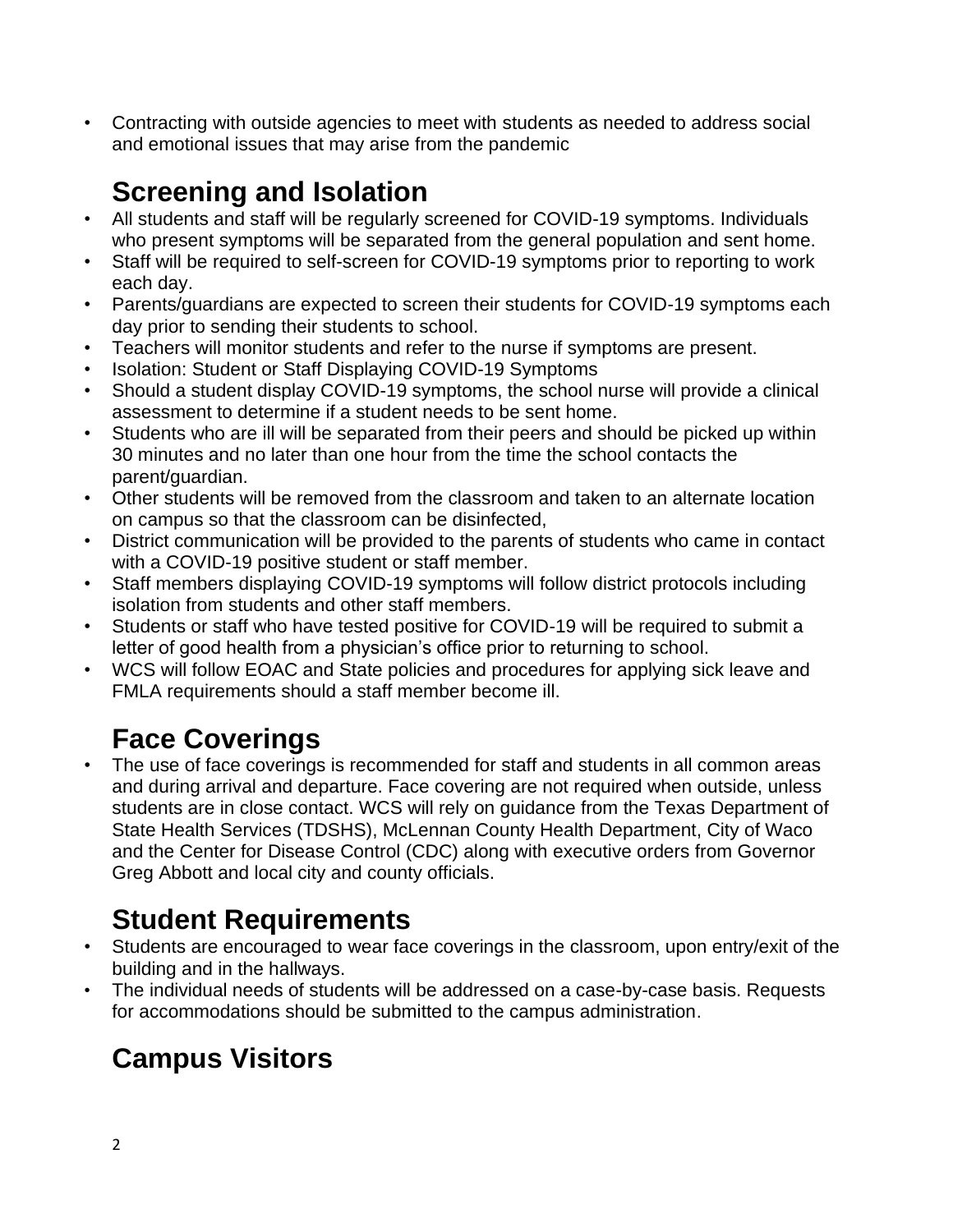• **Campuses will utilize virtual meeting options to limit campus visitors whenever possible. NO visitors will be allowed on campus without prior approval from the principal.**

### **Disinfecting and Hand Sanitizing**

- Alcohol-based hand sanitizer will be available at the main entry to each campus, in classrooms, in the cafeteria, and in common areas throughout the campus.
- Shared objects will be disinfected between each use.
- Staff will be expected to regularly wash and/or sanitize their hands.
- Requirement for hand washing and have periodic teacher reminders throughout the day.
- Thoroughly wash hands upon entry to the campus, when returning from outside/outside the classroom, before eating, and after restroom breaks.
- Staff will have access to disinfecting wipes to regularly sanitize high-touch and working surfaces and shared objects.
- Staff will limit the use of shared supplies.

### **Campus Cleaning and Disinfecting General Procedures**

- Ensure ventilation systems are working properly and increase circulation of outdoor air as much as possible if this does not pose a safety threat to students or staff.
- Campus is deep cleaned during the summer months, prior to school opening. Additional deep cleaning is done during holidays as a general procedure. This is intensified as described below if a case is identified on campus.

### **Daily Campus Cleaning**

- Each classroom and restroom will be disinfected daily.
- All high/frequent touch areas will be disinfected daily.
- Cleaning cloths will be changed for each classroom and commons area to maximize room-to-room cleaning.
- Custodians will wear masks and gloves during work hours.
- Staff will have access to disinfectant wipes to sanitize working surfaces and shared objects after each use and during breaks in instruction.

### **Work and Learning Environments Classroom Configuration**

- Desks and/or tables will be socially distanced as much as instructionally possible.
- When possible, eliminate shared supplies. Sanitize supplies between use.
- Remove bean bag chairs, blankets, pillows, and other shared, non-essential items from the classroom.
- Recommended procedures will be applied to all classrooms, including special education when possible and appropriate. Students' individual needs will be addressed on a caseby-case basis.

#### **Collaborative Work and Projects**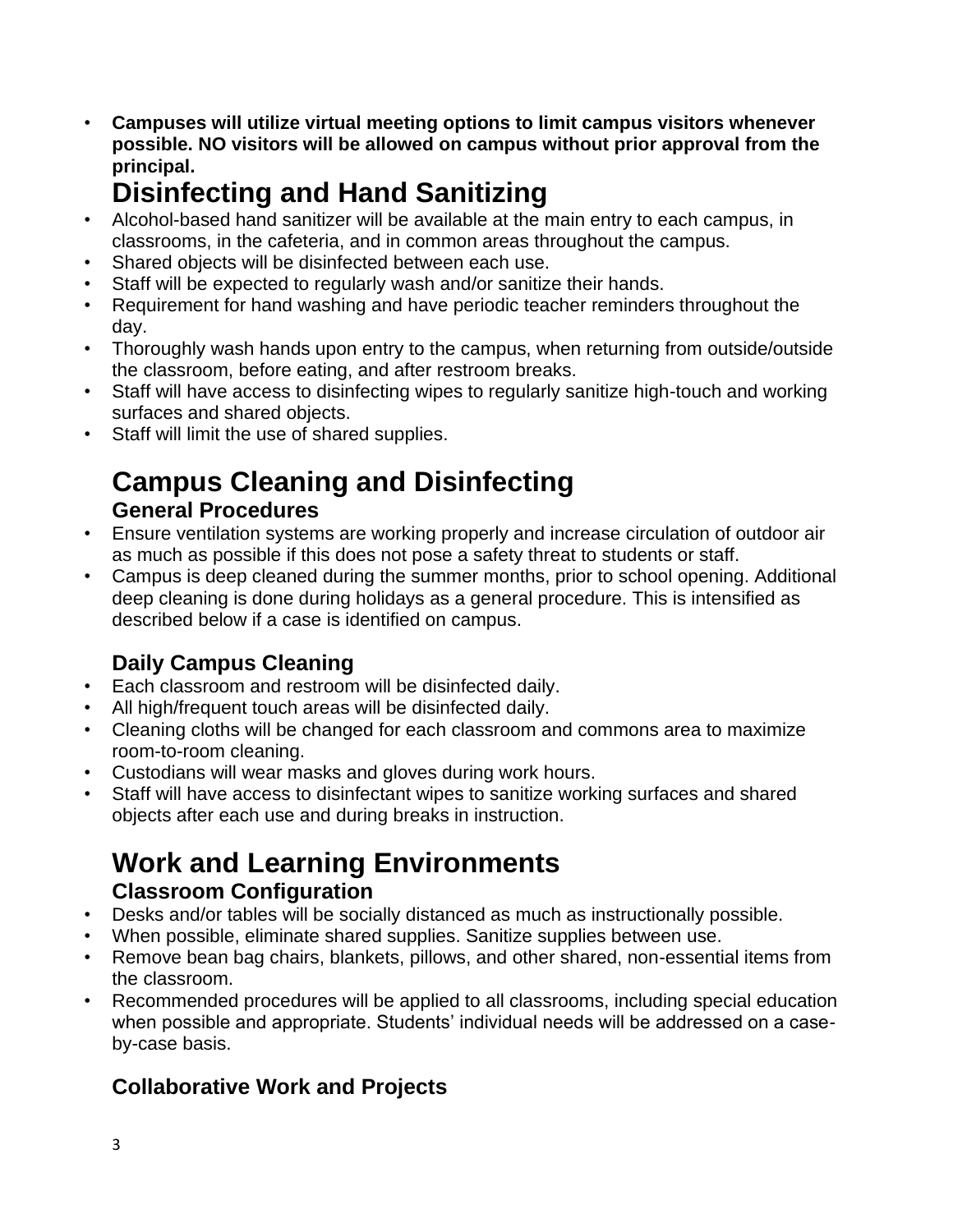- When possible, technology will be utilized when students are involved in collaborative work.
- Group or pair work can be implemented while maintaining physical distancing.

#### **General Classroom Supplies**

- Age-appropriate signage will be posted in all classrooms regarding protocols and prevention.
- Multiple locations of hand sanitizer, tissues, and trash cans will be available in several locations to limit student and staff movement.

#### **Physical Education Classes**

- Whenever possible, physical education classes will be held outside to allow for maximum physical distance between students.
- Any activities bringing students into close physical contact will be avoided.
- Visual markers will be on the gym floor as reminders of social distancing rules.
- Equipment will be disinfected after each use.
- Activities requiring multiple students to touch or handle the same equipment will be avoided.
- Sanitizing areas and access to handwashing will be provided.

### **Common Areas**

#### **Meeting Spaces**

- Meetings will be limited to video conferencing when possible.
- If meetings must be held in person, all social distancing protocols will be implemented.
- Masks/face shields
- Physical distancing
- Limited sharing of materials/supplies
- Office
- Disinfecting wipes will be available at the copy machine for each teacher to wipe down before/after use.

#### **Restrooms**

- Increased disinfecting will occur throughout the school day.
- Each campus will comply with health agency recommendations and physical distancing.
- Teachers will ensure that students wash hand thoroughly after using the restroom.
- Teachers will limit the number of students in the restroom at one time to ensure social distancing can be followed.
- Students will not be allowed to go to the restroom unattended

#### **Library**

- Visual reminders will be added and furniture rearranged to help students maintain social distancing while in the library.
- Students and staff will wash/sanitize hands upon entering and after visiting the library.
- High touch surfaces (i.e. tabletops, chairs, door handles) will be disinfected regularly.
- Occupancy will be limited.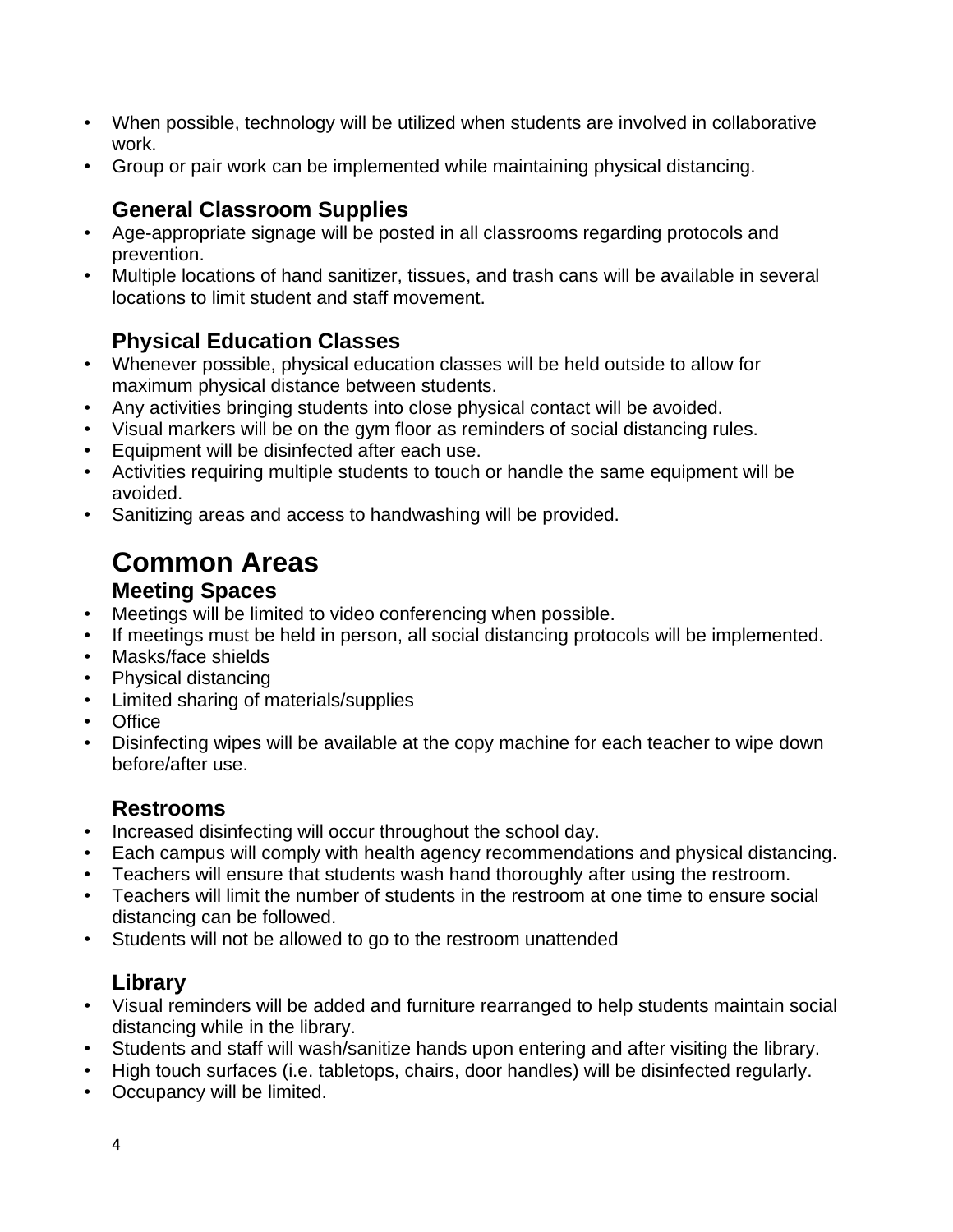### **Transitions**

- Students and staff will follow protocols for face coverings.
- Classroom doors will be propped open to reduce high touch areas when possible.
- When transitioning between locations, students shall travel corridors as far to the right as possible.
- Staff and signage will be posted to reinforce physical distance expectations.

### **Arrival**

• Campus will open at 7AM. Parents **will not be allowed** in the building. Students who need breakfast will be allowed to eat breakfast in the cafeteria or classroom depending on the time they arrive.

### **Dismissal**

- Students will be dismissed from their classroom.
- Parents will be able to drive through the car line as normal, student names will be called and they will come out.
- Parents walking up will be held at the front door and will have to present their ID or car tag to pick up students
- Parents picking up students during the day will call ahead so that students can be sent or accompanied to parent vehicles upon arrival.

### **Breakfast and Lunch**

• Students will have breakfast and lunch in the cafeteria.

### **Instructional Delivery Models**

• WCS will offer only in person instruction unless a health need causes the campus to switch to remote learning for an extended period of time.

### **On-Campus Learning**

- This option consists of in-person instruction, which includes face-to-face, in-classroom learning using safety protocols to protect our students and staff. The in-person instruction will be held Monday through Friday. Students will also complete projects and assignments on-line, making it easy to transition to virtual learning should there be a need to cancel school or limit access to a campus building.
- Students will attend school on a regular instructional schedule.
- Students will have a traditional schedule that includes core courses and electives.
- Students who require support (special education, English language learners, etc.) and interventions will receive them in person.
- Parents or guardians will complete weekly student health screenings. Students without a health screening will be screened by the campus nurse.
- Classroom instruction will be designed for mastery of student learning outcomes based on the Texas Essential Knowledge and Skill (TEKS) for each content area.